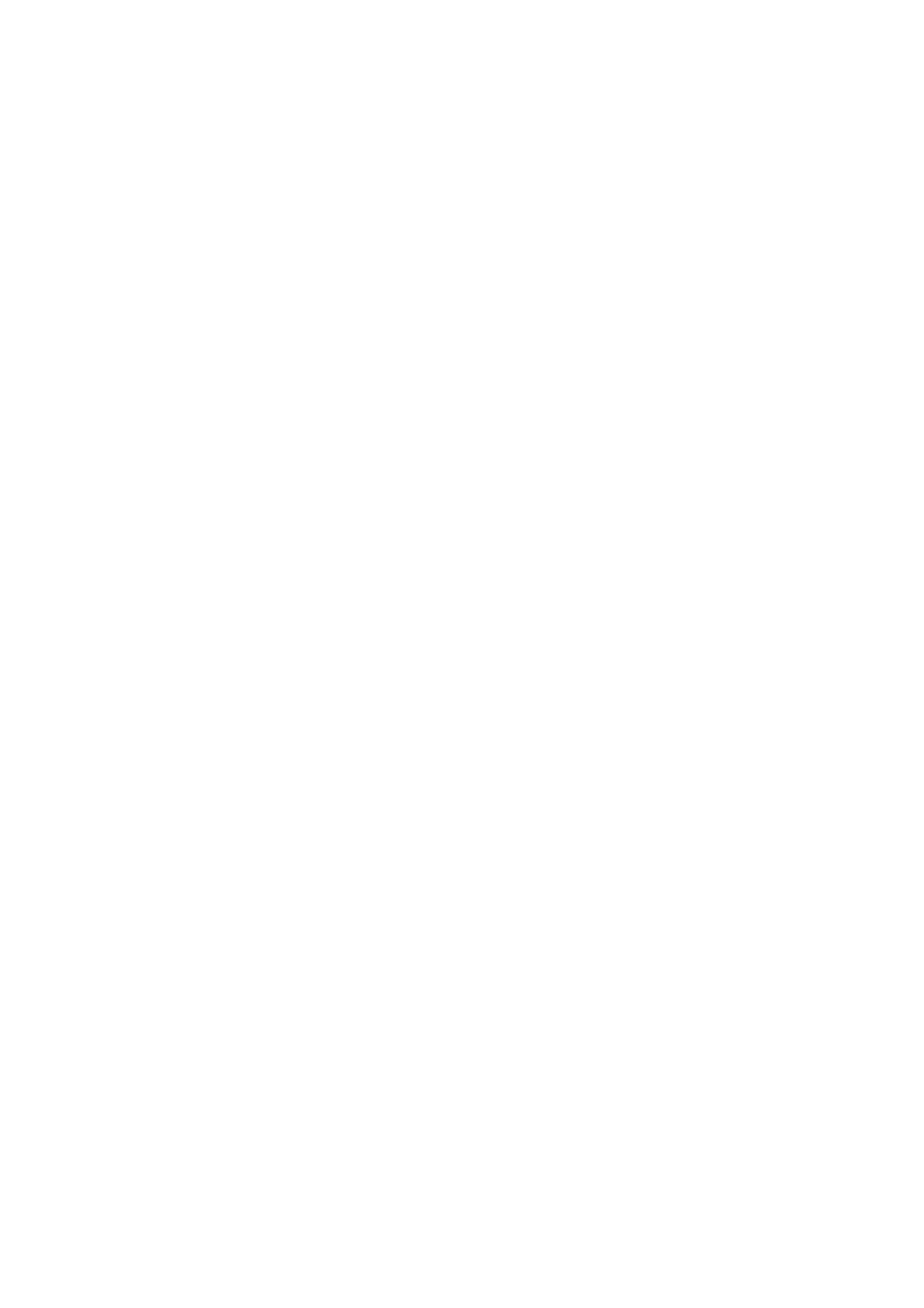## **TABLE OF CONTENTS**

### **Part I – Tax Credit Program Page**

|                                                                                                                                                                                                                                     | -1             |
|-------------------------------------------------------------------------------------------------------------------------------------------------------------------------------------------------------------------------------------|----------------|
|                                                                                                                                                                                                                                     | $\overline{2}$ |
|                                                                                                                                                                                                                                     | $\overline{2}$ |
|                                                                                                                                                                                                                                     | 3              |
|                                                                                                                                                                                                                                     | 3              |
| Exemptions From The Ten Year Previous Ownership Rule <b>Manual Acception</b> From The Ten Year Previous Ownership Rule                                                                                                              | 5              |
|                                                                                                                                                                                                                                     | $\overline{7}$ |
| Extended Use Period Marian Communication and Communication and Communication and Communication and Communication                                                                                                                    | 8              |
|                                                                                                                                                                                                                                     | 9              |
|                                                                                                                                                                                                                                     | 9              |
|                                                                                                                                                                                                                                     |                |
| Placed in Service Date <i>manual contract contract and service</i> Date and the manual contract and the contract of the                                                                                                             |                |
|                                                                                                                                                                                                                                     |                |
|                                                                                                                                                                                                                                     |                |
|                                                                                                                                                                                                                                     |                |
| Limitations of the Tax Credit to Owners/Investors <b>COVER 123</b> 13                                                                                                                                                               |                |
| 1990 Rule Changes Regarding Buildings which are Eligible for Tax Credits  14                                                                                                                                                        |                |
|                                                                                                                                                                                                                                     |                |
| Tax Credit Allocation Procedures Material Communications and the Material Communications and 15                                                                                                                                     |                |
| Tax Credit Calculation Factors <b>manually contained a contract and a</b> letteral and the left and the left and letteral letteral and letteral letteral letteral letteral letteral letteral letteral letteral letteral letteral le |                |
|                                                                                                                                                                                                                                     |                |
|                                                                                                                                                                                                                                     |                |
|                                                                                                                                                                                                                                     |                |

#### **Part II – State Allocation Plan**

| --------<br>.                                        |  |
|------------------------------------------------------|--|
| $\mathsf{I}$ ouging<br>teation of<br>$\Delta$<br>--- |  |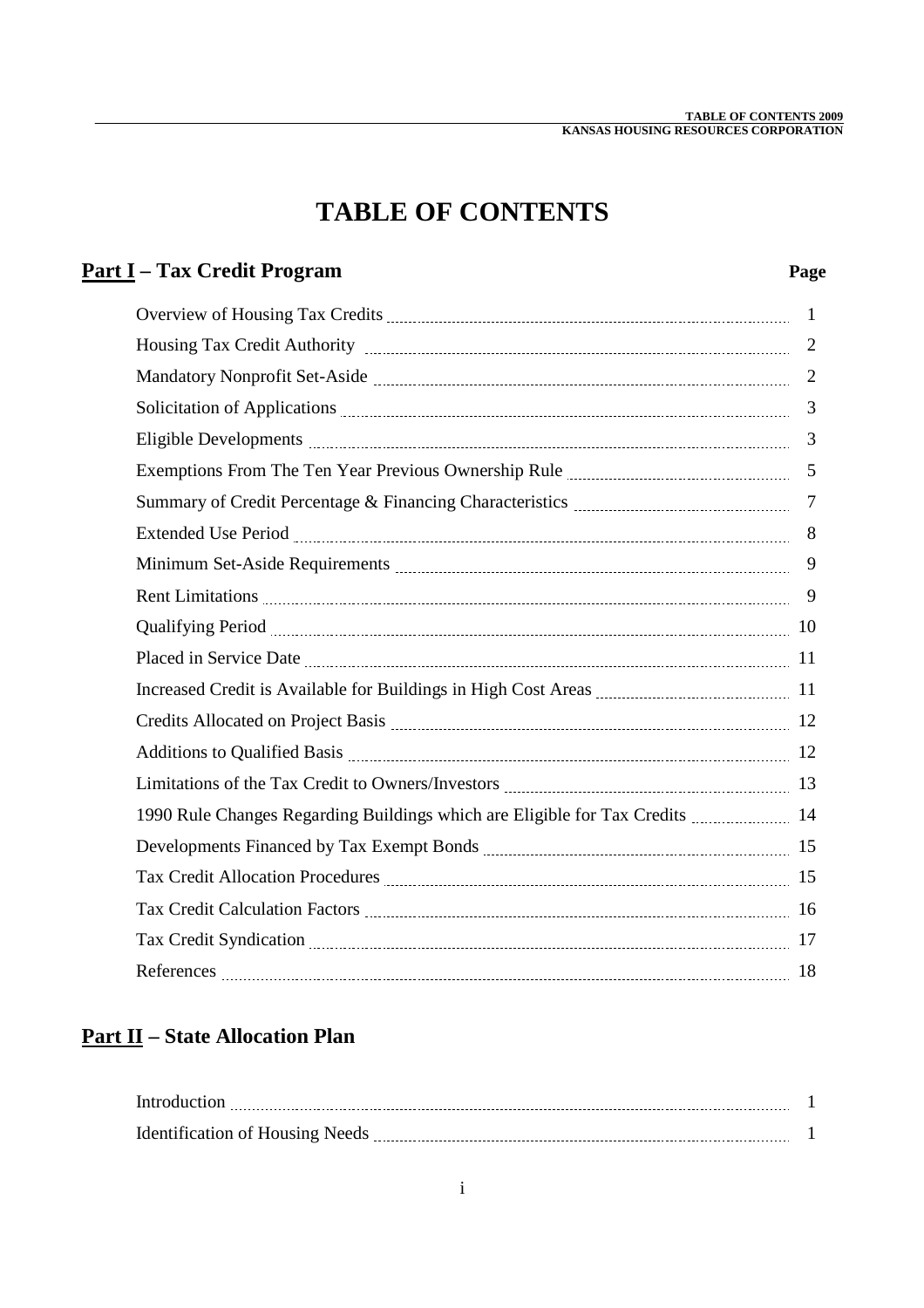### **Part II– State Allocation Plan (con't.) Page**

|                                                                                                                                                                                                                                      | 2              |
|--------------------------------------------------------------------------------------------------------------------------------------------------------------------------------------------------------------------------------------|----------------|
|                                                                                                                                                                                                                                      | 3              |
|                                                                                                                                                                                                                                      | $\overline{4}$ |
|                                                                                                                                                                                                                                      | $\overline{4}$ |
| Fee Guidelines <b>Manual Communist Communist Communist Communist Communist Communist Communist Communist Communist Communist Communist Communist Communist Communist Communist Communist Communist Communist Communist Communist</b> | 5              |
|                                                                                                                                                                                                                                      | 6              |
|                                                                                                                                                                                                                                      | 6              |
|                                                                                                                                                                                                                                      | $\overline{7}$ |
| Single Family Housing Development <b>Manual Accord Contract Contract Contract Contract Contract Contract Contract</b>                                                                                                                | 8              |
|                                                                                                                                                                                                                                      | 8              |
|                                                                                                                                                                                                                                      | 9              |
| Private Activity Bond Financing <b>Manual Communist Contract Contract Contract Contract Contract Contract Contract Contract Contract Contract Contract Contract Contract Contract Contract Contract Contract Contract Contract C</b> |                |
| Rural Housing Incentive Districts <b>Manual Accord 2018</b> 10                                                                                                                                                                       |                |
| Architectural Procedures & Minimum Development Standards [11] 11 11                                                                                                                                                                  |                |
|                                                                                                                                                                                                                                      |                |
| A. Project Location 2000 2000 2000 2000 2000 212                                                                                                                                                                                     |                |
| B. Housing Needs Characteristics Material Communications and the U.S. 12                                                                                                                                                             |                |
|                                                                                                                                                                                                                                      |                |
|                                                                                                                                                                                                                                      |                |
|                                                                                                                                                                                                                                      |                |
|                                                                                                                                                                                                                                      |                |
|                                                                                                                                                                                                                                      |                |
|                                                                                                                                                                                                                                      |                |
|                                                                                                                                                                                                                                      | 16             |
| Pre-Development Conferences <b>manually and the context of the Conference</b> 16                                                                                                                                                     |                |
| Carryover Allocations [16] Carryover Allocations [16] Manuscritt, 2014. The Carryover Allocations [16] Manuscritt, 2016                                                                                                              |                |
|                                                                                                                                                                                                                                      | 17             |
|                                                                                                                                                                                                                                      | 18             |
|                                                                                                                                                                                                                                      | 19             |
|                                                                                                                                                                                                                                      |                |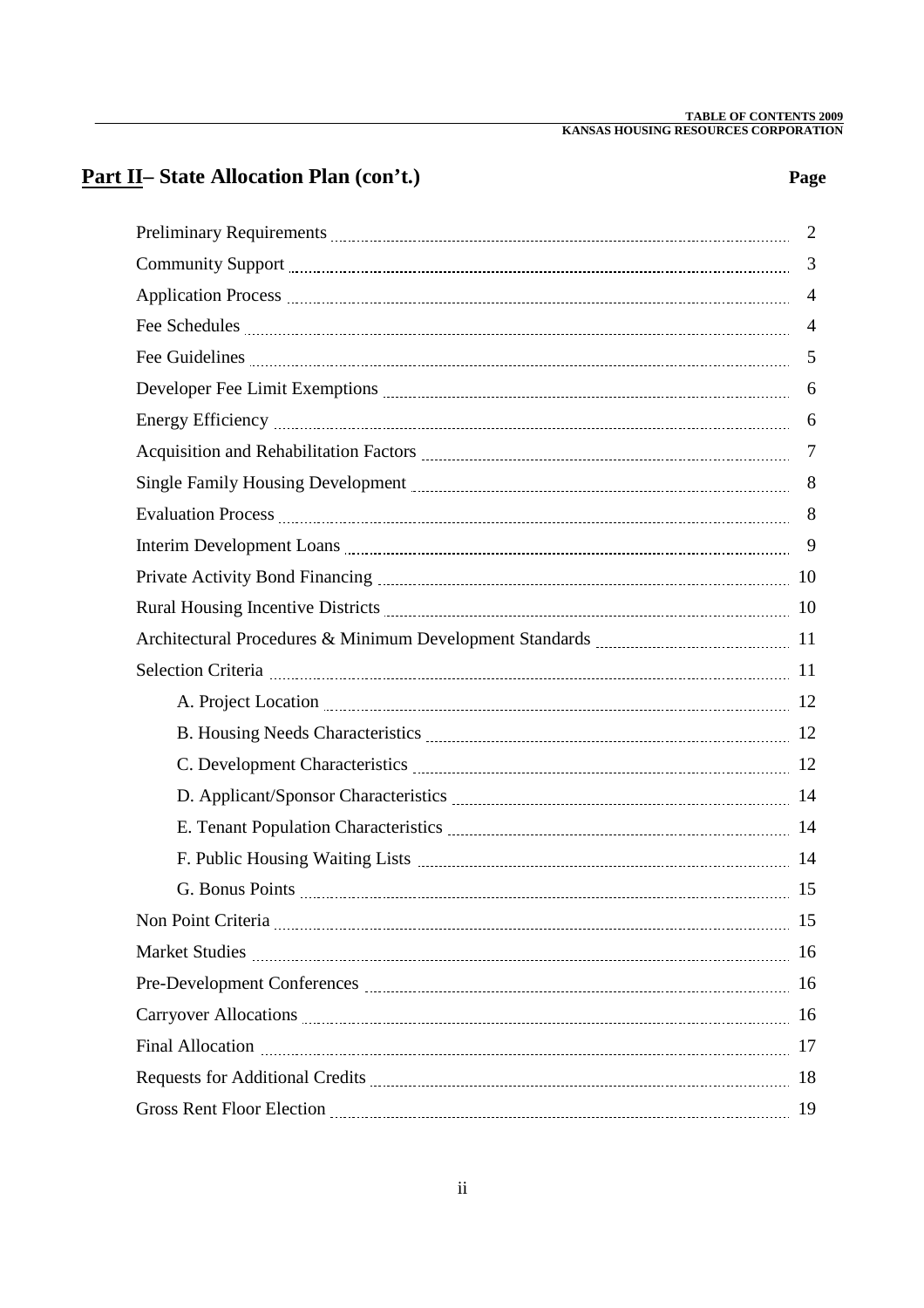#### **Part II – State Allocation Plan (con't.) Page**

| Compliance Monitoring 20 names are all the material contracts and the material contracts are all the contracts of the contracts of the contracts of the contracts of the contracts of the contracts of the contracts of the co |  |
|--------------------------------------------------------------------------------------------------------------------------------------------------------------------------------------------------------------------------------|--|
|                                                                                                                                                                                                                                |  |
| B. Certification 21                                                                                                                                                                                                            |  |
| C. Review 22                                                                                                                                                                                                                   |  |
| D. Auditing 23                                                                                                                                                                                                                 |  |
| E. Notification 23                                                                                                                                                                                                             |  |
|                                                                                                                                                                                                                                |  |
| Clarifications 23                                                                                                                                                                                                              |  |
|                                                                                                                                                                                                                                |  |
| Criteria for Site Inspection Rating [11] 26 [21] 26 [21] 27 [21] 28 [21] 28 [21] 28 [21] 29 [21] 28 [21] 29 [21] 29 [21] 29 [21] 29 [21] 29 [21] 29 [21] 29 [21] 29 [21] 29 [21] 29 [21] 29 [21] 29 [21] 29 [21] 29 [21] 29 [2 |  |
| Exhibit B - Housing Authority Referral Agreement <b>Manual Accord 28</b> 28                                                                                                                                                    |  |
|                                                                                                                                                                                                                                |  |
|                                                                                                                                                                                                                                |  |
| Exhibit E - Independent Auditors' Report <b>Manual Australian Contract Street Street</b> 37                                                                                                                                    |  |
| Exhibit F - Underwriting Criteria <b>Martin Communication and Strategier</b> 41                                                                                                                                                |  |
| Exhibit G – Energy Efficiency Recommended Practices & Specifications <b>EXALLECT:</b> 42                                                                                                                                       |  |
| Exhibit H - Establishing a Rural Housing Incentive District [11] [12] [23] 48                                                                                                                                                  |  |
| Exhibit I - Fair Housing Activities <b>Manual Activities</b> 53                                                                                                                                                                |  |
|                                                                                                                                                                                                                                |  |
|                                                                                                                                                                                                                                |  |
| Exhibit L - Project Financing Certification <i>manual content content content content</i> 58                                                                                                                                   |  |
|                                                                                                                                                                                                                                |  |
|                                                                                                                                                                                                                                |  |